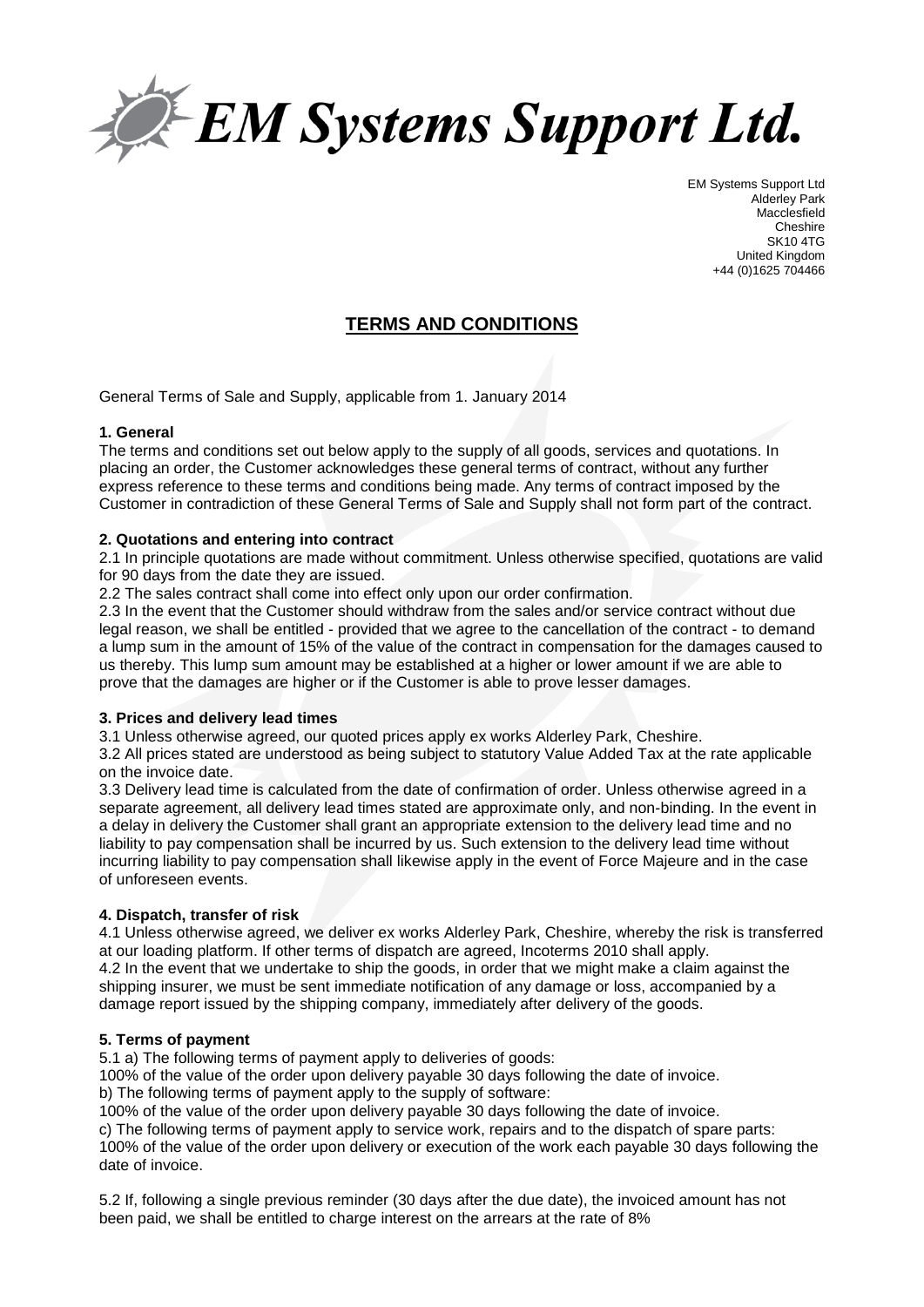5.3 During the stated delivery lead times, we shall be entitled to make partial deliveries and to issue corresponding partial invoices. In all such cases the Customer will be informed in good time.

# **6. Erection and installation**

6.1 Unless otherwise agreed, the products are erected, connected and put into operation by our own specialist staff.

6.2 Any building and installation work is not included in our service contract.

6.3 If dispatch and installation is prevented at the request of the Customer, or for reasons within the responsibility of the Customer, we shall be entitled to invoice for interest for storage at the rate of 0.5% of the value of the order, for each started month, beginning one month following the notification, unless the Customer provides evidence of lesser damages. The interest on storage shall be limited to 5% of the value of the order, unless evidence is provided that the costs are higher. If the acceptance date is not maintained at the request of the Customer, or for reasons within the responsibility of the Customer, the amount of the order remaining for payment shall become due immediately.

## **7. Liability for defects**

7.1 We give a 12 month warranty on our new products from the date that the products are put into operation for the first time (commissioning), however this is for a maximum of 15 months following delivery; the warranty covers material and manufacturing defects. The warranty covers - at our election repair or replacement free of charge, under the condition that:

a. we are informed within 10 calendar days of the occurrence of an obvious defect, and b. the defect has not been caused by external damage, improper handling or improper attempts to repair. 7.2 During the warranty period we shall elect whether to repair faulty devices at the installation site or at our workshop. We shall bear any costs incurred.

7.3 Any devices manufactured by other manufacturers and supplied by us, shall be covered by the relevant warranty conditions issued by the manufacturer in question. We are not liable for any discrepancies with a third party supplier.

## **8. Software and software licence**

## 8.1 Licence agreement:

The Customer shall receive a restricted licence together with a corresponding licence number entitling the Customer to use the software supplied. The Customer is granted an exclusive and non-transferable utilization right to programs and corresponding documentation and subsequent supplements thereto, for the operation in-house of the products for which the programs have been supplied. The Customer does not acquire ownership of the programs. The Customer shall not allow access to these programs, documentation or any subsequent supplements to third parties without our written consent, nor shall it make any copies or any other reproduction of them - even for its own ends. An exception to the above is the production of data backup copies. The Customer may not lease, pledge or lend the software or parts thereof. Moreover, the copying of the written material accompanying the software is likewise prohibited. Our software contains optional functionality which becomes available only by the acquisition of the relevant licence. The Customer is prohibited from reverse-developing, changing or deconstructing the software. Raith systems may contain sub-systems that are subject to other licence agreements. The relevant documentation is enclosed with the system.

8.2 Warranty:

We guarantee that the software provided to the Customer matches the program specifications, provided that the software has been installed on our corresponding systems (supplied PC) in accordance with our guidelines. A defect in the software shall be deemed to be a defect only if it can be reproduced at any time. We undertake to correct software faults that have a major effect on its contractual use, at our choice, and depending on the significance of the fault, by installing a corrective patch or by providing information as to how to eliminate or work round the effects of a fault. We make no warranty that the software will run without fault and without interruption in every combination selected by the Customer, but not specified by us. In the event that programs, software, interfaces etc. are made available to the Customer in the form of third-party products, we accept no guarantee or liability that the thirdparty software will operate without interruption and without error.

## **9. Liability and claims for compensation**

9.1 We are not liable for compensation - for whatever reason in law. Particularly in the case of software supplied we are not liable for data loss or changes to data caused by program errors, nor are we under any obligation to carry out the necessary restoration of such data.

9.2 The above liability exclusion shall not apply in the following cases

a) in the case of deliberate intent or gross negligence by us, our legal representatives or agents

b) in the case of negligent breach of essential contractual obligations (cardinal obligations)

- c) in the case of malicious concealment of defects
- d) in the case of acquisition of guarantee

e) in the case of culpable injury to life, body or health caused by us, our legal representatives or agents,